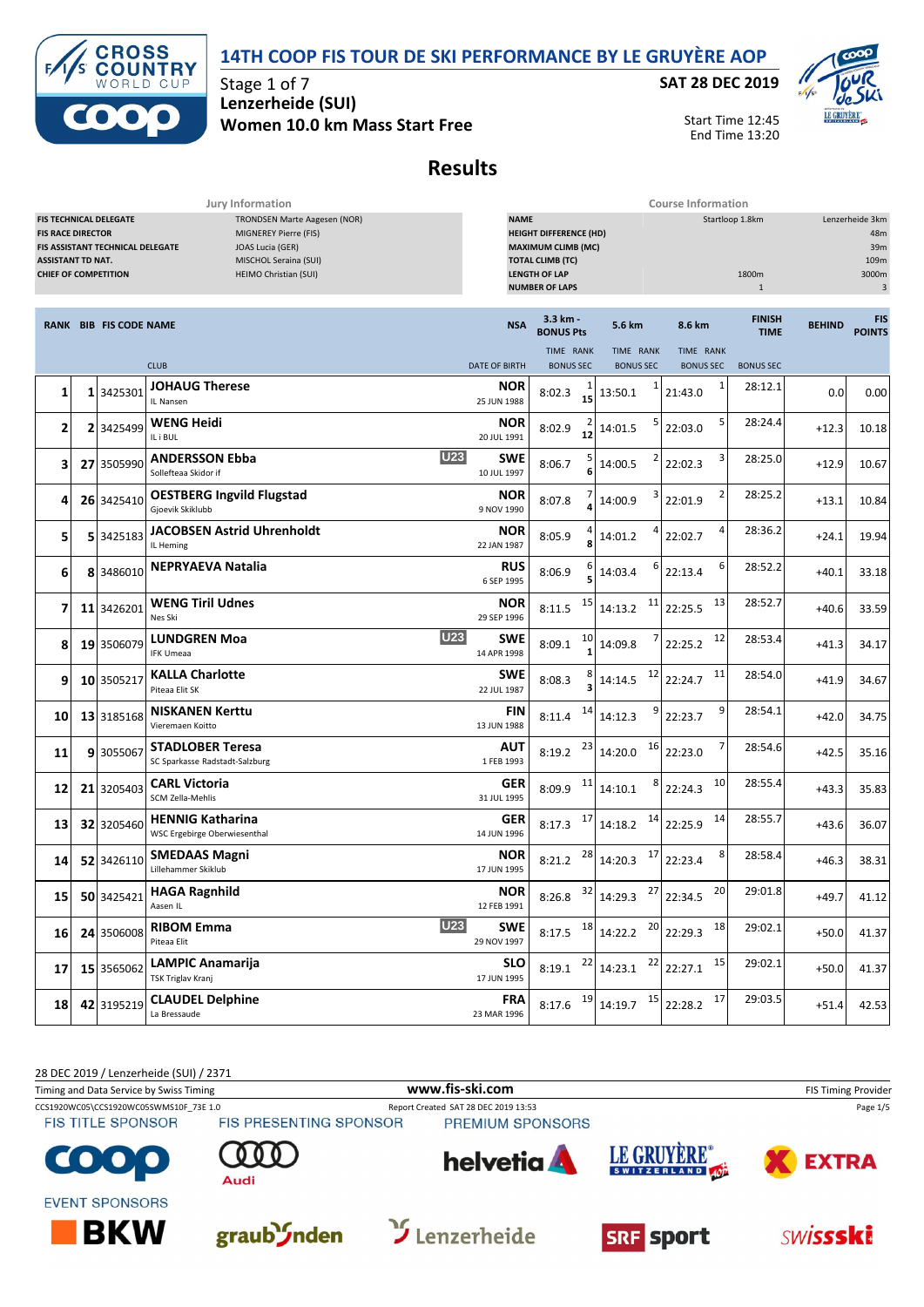



Stage 1 of 7 **Lenzerheide (SUI) Women 10.0 km Mass Start Free** **SAT 28 DEC 2019**



Start Time 12:45 End Time 13:20

## **Results**

|     | <b>RANK BIB FIS CODE NAME</b> |                                                                     | <b>NSA</b>                       | 3.3 km -<br><b>BONUS Pts</b>    | 5.6 km                    | 8.6 km                                              | <b>FINISH</b><br><b>TIME</b> | <b>BEHIND</b> | <b>FIS</b><br><b>POINTS</b> |
|-----|-------------------------------|---------------------------------------------------------------------|----------------------------------|---------------------------------|---------------------------|-----------------------------------------------------|------------------------------|---------------|-----------------------------|
|     |                               |                                                                     |                                  | TIME RANK                       | TIME RANK                 | TIME RANK                                           |                              |               |                             |
|     |                               | <b>CLUB</b>                                                         | <b>DATE OF BIRTH</b>             | <b>BONUS SEC</b>                | <b>BONUS SEC</b>          | <b>BONUS SEC</b>                                    | <b>BONUS SEC</b>             |               |                             |
| 19  | 20 3515221                    | <b>FAEHNDRICH Nadine</b><br>Horw                                    | SUI<br>16 OCT 1995               | $=20$<br>8:18.4                 | 21<br>14:22.7             | 16<br>22:27.9                                       | 29:03.6                      | $+51.5$       | 42.61                       |
| 20  | 18 3535316                    | <b>BRENNAN Rosie</b><br>Alaska Pacific Nordic Ski Center            | <b>USA</b><br>2 DEC 1988         | 16<br>8:16.6                    | 14:17.8                   | 19<br>$\begin{array}{c c} 13 & 22:34.0 \end{array}$ | 29:11.9                      | $+59.8$       | 49.48                       |
| 21  | 45 3185137                    | <b>KYLLOENEN Anne</b><br>Kainuun Hiihtoseura                        | <b>FIN</b><br>30 NOV 1987        | 35<br>8:28.8                    | 31<br>14:31.6             | 24<br>22:36.0                                       | 29:12.1                      | $+1:00.0$     | 49.64                       |
| 22  | 34 3205407                    | <b>FINK Pia</b><br>SV Bremelau                                      | GER<br>10 JUL 1995               | 8:20.0                          | $25$ 14:24.8              | 21<br>$25$ 22:34.9                                  | 29:14.5                      | $+1:02.4$     | 51.63                       |
| 23  | 25 3155249                    | <b>NOVAKOVA Petra</b><br>Lk Slovan Karlovy Vary / CS MV             | <b>CZE</b><br>17 AUG 1993        | $8:18.4$ <sup>=20</sup> 14:23.8 |                           | 23<br>$23$ 22:35.7                                  | 29:14.7                      | $+1:02.6$     | 51.79                       |
| 24  | 73505754                      | <b>NILSSON Stina</b><br><b>IFK Mora SK</b>                          | <b>SWE</b><br>24 JUN 1993        | 8:20.5 $^{26}$ 14:30.7          | 29                        | 28<br>22:42.4                                       | 29:18.1                      | $+1:06.0$     | 54.61                       |
| 25  | 28 3485862                    | <b>ZHAMBALOVA Alisa</b>                                             | <b>RUS</b><br>13 SEP 1994        | 37<br>8:29.8                    | 32<br>14:32.2             | 25<br>22:39.2                                       | 29:27.3                      | $+1:15.2$     | 62.22                       |
| 26  | 14 3155314                    | <b>RAZYMOVA Katerina</b><br>SPORT CLUB PLZEN                        | CZE<br>10 SEP 1991               | 8:19.9                          | 28<br>$24$ 14:30.2        | 29<br>22:46.3                                       | 29:27.8                      | $+1:15.7$     | 62.63                       |
| 27  | 36 3295322                    | <b>COMARELLA Anna</b><br>G.S. FIAMME ORO MOENA                      | <b>U23</b><br>ITA<br>12 MAR 1997 | 8:29.0                          | $36$ 14:31.2              | $30$ 22:40.6<br>26                                  | 29:28.2                      | $+1:16.1$     | 62.96                       |
| 28  | 30 3425703                    | <b>SLIND Kari Oeyre</b><br>Oppdal II                                | <b>NOR</b><br>22 OCT 1991        | 30<br>8:22.1                    | 14:29.0                   | 30<br>$26$ 22:49.7                                  | 29:32.5                      | $+1:20.4$     | 66.52                       |
| 29  | 3 3535410                     | <b>DIGGINS Jessica</b><br><b>Stratton Mountain School</b>           | <b>USA</b><br>26 AUG 1991        | 8:05.3<br>10                    | 18<br>14:21.3             | 32<br>22:50.9                                       | 29:32.8                      | $+1:20.7$     | 66.77                       |
| 30  | 4 3535320                     | <b>MAUBET BJORNSEN Sadie</b><br>Alaska Pacific University Nordic Sk | <b>USA</b><br>21 NOV 1989        | 8:09.1                          | 24<br>14:24.3             | 27<br>22:42.0                                       | 29:32.8                      | $+1:20.7$     | 66.77                       |
| 31  | 17 3425669                    | <b>KALVAA Anne Kjersti</b><br>Lundamo II                            | NOR<br>5 JUN 1992                | 13<br>8:10.8                    | 14:12.9                   | 22<br>$10$ 22:35.2                                  | 29:35.1                      | $+1:23.0$     | 68.67                       |
| 32  | 6 3505809                     | <b>SUNDLING Jonna</b><br>Piteaa Elit SK                             | <b>SWE</b><br>28 DEC 1994        | 12<br>8:10.2                    | 14:21.8                   | 31<br>$19$ 22:50.2                                  | 29:48.0                      | $+1:35.9$     | 79.35                       |
| 33  | 62 3155324                    | <b>JANATOVA Katerina</b><br><b>DUKLA Liberec</b>                    | <b>U23</b><br>CZE<br>13 MAR 1997 | 39<br>8:37.8                    | 44<br>14:56.8             | 36<br>23:13.6                                       | 29:59.7                      | $+1:47.6$     | 89.03                       |
| 34  | 35 3486314                    | <b>KIRPICHENKO Yana</b>                                             | <b>RUS</b><br>22 JAN 1996        | 46<br>8:41.2                    | 45<br>14:57.3             | 37<br>23:14.0                                       | 30:00.3                      | $+1:48.2$     | 89.52                       |
| 35  | 29 3485849                    | <b>NECHAEVSKAYA Anna</b>                                            | <b>RUS</b><br>21 AUG 1991        | 43<br>8:39.9                    | 37<br>14:51.1             | 33<br>23:12.3                                       | 30:00.4                      | $+1:48.3$     | 89.60                       |
| 361 | 77 1360134                    | <b>GASPARIN Selina</b><br>Gardes-Frontiere                          | SUI<br>3 APR 1984                | 8:41.8                          | $48$ 14:55.3 $41$ 23:14.9 | 39                                                  | 30:00.8                      | $+1:48.7$     | 89.94                       |
| 37  | 53 3505956                    | <b>ROENNLUND Elina</b><br>Ifk Umeaa                                 | <b>SWE</b><br>14 OCT 1996        | 38<br>8:36.4                    | 38<br>14:51.5             | 35<br>23:13.1                                       | 30:00.9                      | $+1:48.8$     | 90.02                       |
| 38  | 63 3205434                    | <b>KREHL Sofie</b><br>SC Oberstdorf                                 | <b>GER</b><br>22 SEP 1995        | 55<br>8:51.4                    | 15:04.8                   | $\begin{array}{ c} 52 \end{array}$ 23:29.6<br>44    | 30:08.4                      | $+1:56.3$     | 96.22                       |
| 39  | 31 3295000                    | <b>BROCARD Elisa</b><br>C.S. ESERCITO                               | ITA<br>27 OCT 1984               | 34<br>8:28.3                    | 14:40.0                   | $36$ 23:12.4<br>34                                  | 30:10.0                      | $+1:57.9$     | 97.55                       |
| 40  | 39 3295157                    | <b>SCARDONI Lucia</b><br><b>GRUPPO SCIATORI FIAMME GIALLE</b>       | ITA<br>22 MAR 1991               | 49<br>8:42.2                    | 43<br>14:56.3             | 38<br>23:14.4                                       | 30:10.3                      | $+1:58.2$     | 97.80                       |

28 DEC 2019 / Lenzerheide (SUI) / 2371

Timing and Data Service by Swiss Timing **WWW.fis-Ski.com WWW.fis-Ski.com** FIS Timing Provider

CCS1920WC05\CCS1920WC05SWMS10F\_73E 1.0 Report Created SAT 28 DEC 2019 13:53 Page 2/5<br>
FIS TITLE SPONSOR FIS PRESENTING SPONSOR PREMIUM SPONSORS PREMIUM SPONSORS













**EVENT SPONSORS** 







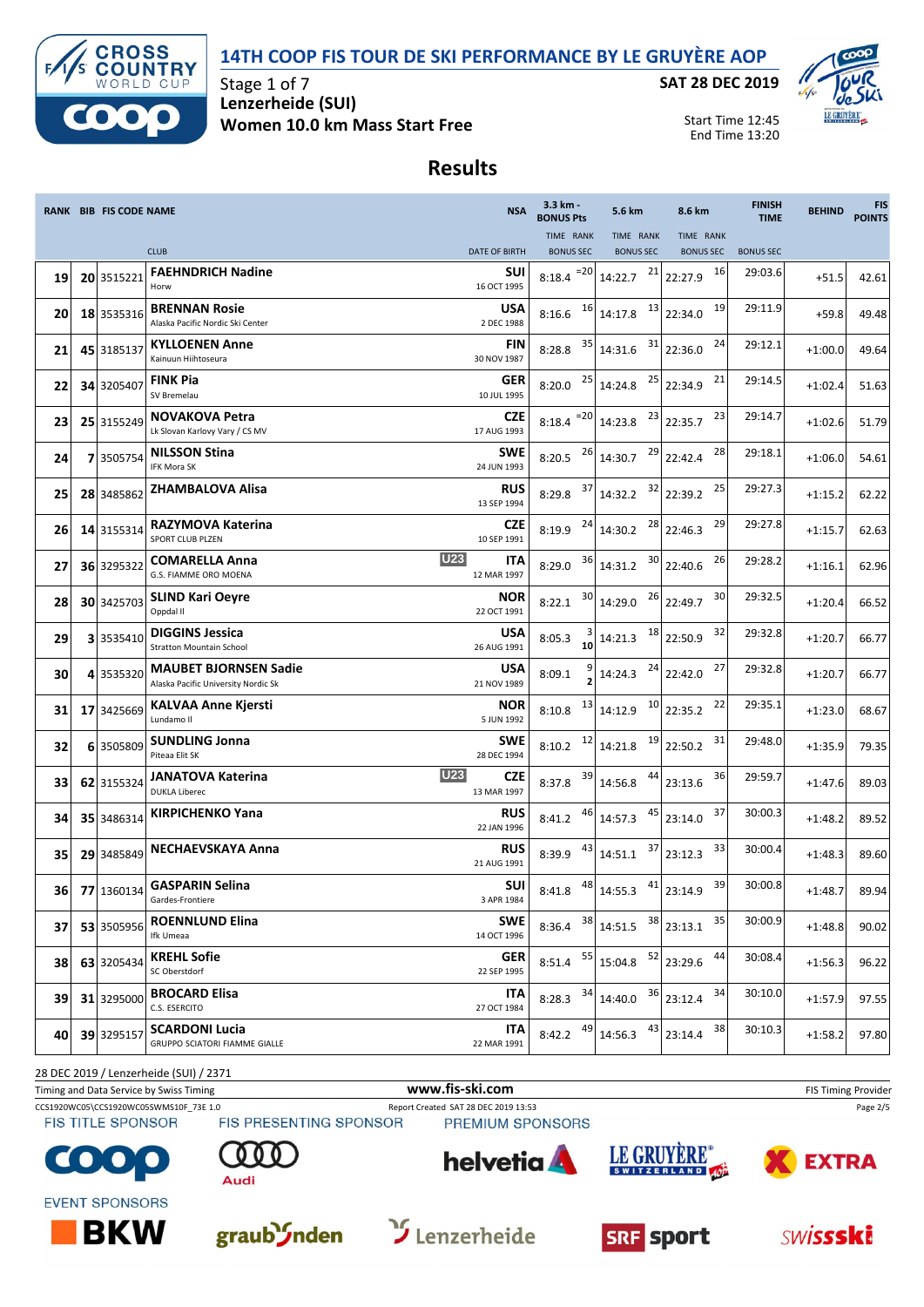#### **14TH COOP FIS TOUR DE SKI PERFORMANCE BY LE GRUYÈRE AOP**



Stage 1 of 7 **Lenzerheide (SUI) Women 10.0 km Mass Start Free** **SAT 28 DEC 2019**



Start Time 12:45 End Time 13:20

## **Results**

|     | <b>RANK BIB FIS CODE NAME</b> |                                                                     | <b>NSA</b>                | 3.3 km -<br><b>BONUS Pts</b>    | 5.6 km                                                                             | 8.6 km                                                                 | <b>FINISH</b><br><b>TIME</b> | <b>BEHIND</b> | <b>FIS</b><br><b>POINTS</b> |
|-----|-------------------------------|---------------------------------------------------------------------|---------------------------|---------------------------------|------------------------------------------------------------------------------------|------------------------------------------------------------------------|------------------------------|---------------|-----------------------------|
|     |                               |                                                                     |                           | TIME RANK                       | TIME RANK                                                                          | TIME RANK                                                              |                              |               |                             |
|     |                               | <b>CLUB</b>                                                         | <b>DATE OF BIRTH</b>      | <b>BONUS SEC</b>                | <b>BONUS SEC</b>                                                                   | <b>BONUS SEC</b>                                                       | <b>BONUS SEC</b>             |               |                             |
| 41  | 57 3045076                    | <b>YEATON Jessica</b>                                               | AUS<br>21 NOV 1991        | 56<br>8:52.8                    | 50<br>15:02.3                                                                      | 47<br>23:31.1                                                          | 30:12.0                      | $+1:59.9$     | 99.20                       |
| 42  | 58 3535601                    | U23<br><b>OGDEN Katharine</b><br><b>Stratton Mountain School</b>    | <b>USA</b><br>17 NOV 1997 | 44<br>8:40.1                    | 42<br>14:55.8                                                                      | 41<br>23:21.5                                                          | 30:15.1                      | $+2:03.0$     | 101.77                      |
| 43  | 56 3435197                    | <b>U23</b><br><b>MARCISZ Izabela</b><br>SS Przadki Ski              | POL<br>18 MAY 2000        | 40<br>8:38.4                    | 40<br>14:54.9                                                                      | 40<br>23:21.0                                                          | 30:20.0                      | $+2:07.9$     | 105.82                      |
| 44  | 40 3515238                    | <b>HIERNICKEL Lydia</b><br>Gardes-Frontiere                         | SUI<br>23 DEC 1996        | 41<br>8:38.6                    | 15:01.1                                                                            | 46<br>$49$ 23:30.9                                                     | 30:20.4                      | $+2:08.3$     | 106.15                      |
| 45  | 44 3665121                    | <b>SERONOSOVA Polina</b>                                            | <b>BLR</b><br>22 JAN 1993 | 42<br>8:39.2                    | 39<br>14:54.6                                                                      | 45<br>23:30.3                                                          | 30:20.5                      | $+2:08.4$     | 106.23                      |
| 46  | 16 3535304                    | <b>CALDWELL Sophie</b><br><b>Stratton Mountain School</b>           | <b>USA</b><br>22 MAR 1990 | 29<br>8:21.4                    | 33<br>14:37.9                                                                      | 48<br>23:32.1                                                          | 30:35.8                      | $+2:23.7$     | 118.89                      |
| 47  | 41 3486213                    | <b>U23</b><br><b>DURKINA Lidia</b>                                  | <b>RUS</b><br>11 SEP 1997 | 50<br>8:42.4                    | 46<br>14:59.3                                                                      | 43<br>23:29.1                                                          | 30:36.3                      | $+2:24.2$     | 119.31                      |
| 48  | 55 3675066                    | <b>U23</b><br><b>TYULENEVA Valeriya</b>                             | <b>KAZ</b><br>27 SEP 1997 | 8:56.6                          | $\begin{array}{c c} 58 & 15:12.7 \end{array}$                                      | 53<br>$\begin{array}{ c c } \hline 55 & 23:43.6 \\ \hline \end{array}$ | 30:36.6                      | $+2:24.5$     | 119.56                      |
| 49  | 69 3515087                    | van der GRAAFF Laurien<br><b>TG Hutten</b>                          | <b>SUI</b><br>14 OCT 1987 | $8:57.6$ <sup>=60</sup> 15:10.6 | 54                                                                                 | 51<br>23:42.7                                                          | 30:40.7                      | $+2:28.6$     | 122.95                      |
| 50  | 38 3295144                    | <b>DEBERTOLIS Ilaria</b><br>G.S. FIAMME ORO MOENA                   | <b>ITA</b><br>17 SEP 1989 | 33<br>8:27.9                    | 34<br>14:39.1                                                                      | 42<br>23:28.8                                                          | 30:40.9                      | $+2:28.8$     | 123.11                      |
| 51  | 43 3486471                    | <b>U23</b><br><b>ZHEREBYATEVA Anna</b>                              | RUS<br>24 FEB 1997        | 59<br>8:56.7                    | 53<br>15:10.1                                                                      | 54<br>23:44.1                                                          | 30:41.4                      | $+2:29.3$     | 123.53                      |
| 52  | 12 3425365                    | <b>FALLA Maiken Caspersen</b><br>Gjerdrum IL                        | <b>NOR</b><br>13 AUG 1990 | 27<br>8:20.6                    | 35<br>14:39.7                                                                      | 49<br>23:33.8                                                          | 30:48.0                      | $+2:35.9$     | 128.99                      |
| 53  | 54 3295241                    | <b>GANZ Caterina</b><br><b>GRUPPO SCIATORI FIAMME GIALLE</b>        | ITA<br>13 NOV 1995        | 51<br>8:43.1                    | 47<br>14:59.8                                                                      | 52<br>23:43.2                                                          | 30:48.3                      | $+2:36.2$     | 129.24                      |
| 54  | 64 3555052                    | <b>U23</b><br><b>EIDUKA Patricija</b><br>Aizkraukle                 | LAT<br>1 FEB 2000         | 47<br>8:41.5                    | 48<br>15:00.4                                                                      | 50<br>23:34.3                                                          | 30:50.2                      | $+2:38.1$     | 130.81                      |
| 55  | 73 3195313                    | <b>LATUILLIERE Enora</b><br>Armees Emhm chamonix                    | <b>FRA</b><br>31 JUL 1992 | $=60$<br>8:57.6                 | 59<br>15:19.1                                                                      | 55<br>23:53.0                                                          | 30:55.6                      | $+2:43.5$     | 135.28                      |
| 56  | 60 3205305                    | <b>GIMMLER Laura</b><br>SC Oberstdorf                               | GER<br>5 DEC 1993         | 52<br>8:44.4                    | 58<br>15:14.7                                                                      | 56<br>23:57.3                                                          | 31:07.4                      | $+2:55.3$     | 145.04                      |
| 57  | 22 3535562                    | U23<br><b>KERN Julia</b><br><b>Stratton Mountain School</b>         | <b>USA</b><br>12 SEP 1997 | 31<br>8:24.5                    | 51<br>15:03.8                                                                      | 57<br>23:58.4                                                          | 31:14.7                      | $+3:02.6$     | 151.08                      |
| 581 |                               | <b>U23</b><br>61 3185633 NISSINEN Vilma<br>Vuokatti Ski Team Kainuu | FIN<br>19 NOV 1997        | 8:59.3                          | $\begin{array}{ c c c c c } \hline 64 & 15:31.2 & 62 & 24:15.6 \hline \end{array}$ | 59                                                                     | 31:20.0                      |               | +3:07.9 155.46              |
| 591 | 76 3295193                    | LAURENT Greta<br><b>GRUPPO SCIATORI FIAMME GIALLE</b>               | ITA<br>3 MAY 1992         | 62<br>8:58.4                    | 61<br>15:20.6                                                                      | 64<br>24:21.2                                                          | 31:20.3                      | $+3:08.2$     | 155.71                      |
| 601 | 67 3675060                    | <b>U23</b><br>SHALYGINA Kseniya                                     | KAZ<br>5 SEP 1998         | 67<br>9:03.6                    | 64<br>15:32.5                                                                      | 62<br>24:20.3                                                          | 31:20.7                      | $+3:08.6$     | 156.04                      |
| 61  | 59 3155186                    | <b>SCHUETZOVA Sandra</b><br><b>CKS SKI Jilemnice</b>                | <b>CZE</b><br>21 OCT 1991 | 53<br>8:47.8                    | 57<br>15:14.1                                                                      | 58<br>24:05.6                                                          | 31:22.8                      | $+3:10.7$     | 157.78                      |
| 62  | 66 3675049                    | <b>BYKOVA Irina</b>                                                 | KAZ<br>6 JUL 1993         | 65<br>9:02.2                    | 65<br>15:33.2                                                                      | 63<br>24:20.8                                                          | 31:23.5                      | $+3:11.4$     | 158.36                      |

28 DEC 2019 / Lenzerheide (SUI) / 2371

Timing and Data Service by Swiss Timing **WWW.fis-Ski.com WWW.fis-Ski.com** FIS Timing Provider

CCS1920WC05\CCS1920WC05\CCS1920WC05SWMS10F\_73E 1.0 Report Created SAT 28 DEC 2019 13:53 Page 3/5<br>
FIS TITLE SPONSOR FIS PRESENTING SPONSOR PREMIUM SPONSORS PREMIUM SPONSORS







**EVENT SPONSORS** 

**BKW** 









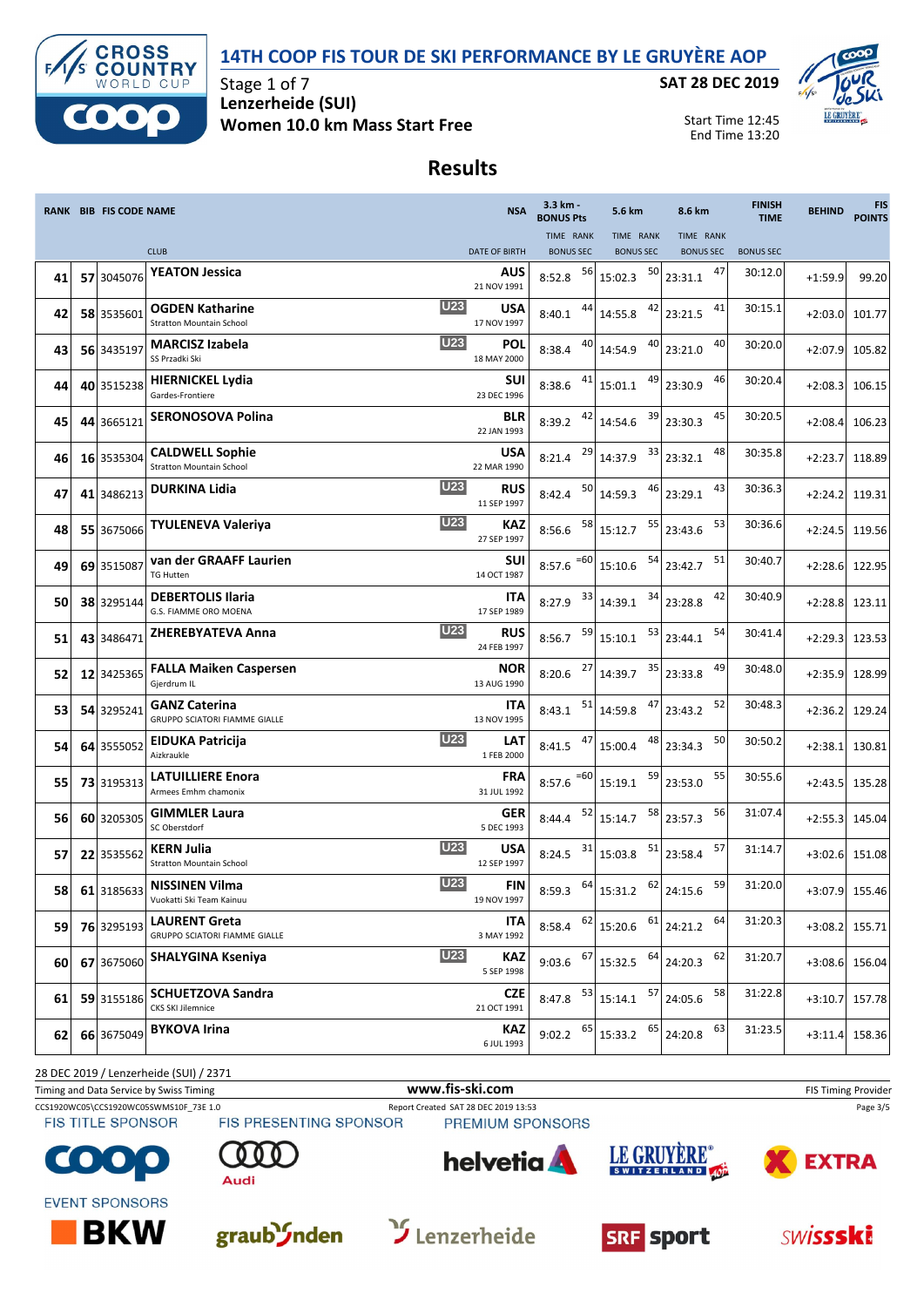



Stage 1 of 7 **Lenzerheide (SUI) Women 10.0 km Mass Start Free**

#### **SAT 28 DEC 2019**



Start Time 12:45 End Time 13:20

#### **Results**

|    | <b>RANK BIB FIS CODE NAME</b> |                                                                | <b>NSA</b>                | 3.3 km -<br><b>BONUS Pts</b>  |    | 5.6 km                               |    | 8.6 km                                        |    | <b>FINISH</b><br><b>TIME</b> | <b>BEHIND</b> | <b>FIS</b><br><b>POINTS</b> |
|----|-------------------------------|----------------------------------------------------------------|---------------------------|-------------------------------|----|--------------------------------------|----|-----------------------------------------------|----|------------------------------|---------------|-----------------------------|
|    |                               | <b>CLUB</b>                                                    | <b>DATE OF BIRTH</b>      | TIME RANK<br><b>BONUS SEC</b> |    | <b>TIME RANK</b><br><b>BONUS SEC</b> |    | TIME RANK<br><b>BONUS SEC</b>                 |    | <b>BONUS SEC</b>             |               |                             |
| 63 | 47 3675035                    | <b>SHEVCHENKO Anna</b>                                         | <b>KAZ</b><br>4 AUG 1993  | 8:50.7                        | 54 | 15:19.3                              | 60 | 24:16.9                                       | 60 | 31:25.2                      | $+3:13.1$     | 159.77                      |
| 64 | 68 3565065                    | <b>KLEMENCIC Anita</b><br>TSK Triglav Kranj                    | <b>SLO</b><br>8 JAN 1996  | 8:55.3                        | 57 | 15:31.6                              | 63 | 24:17.8                                       | 61 | 31:46.5                      | $+3:34.4$     | 177.39                      |
| 65 | 23 3565005                    | <b>VISNAR Katja</b><br><b>TSK Bled</b>                         | <b>SLO</b><br>21 MAR 1984 | 8:40.9                        | 45 | 15:13.3                              | 56 | 24:22.1                                       | 65 | 31:54.5                      | $+3:42.4$     | 184.01                      |
| 66 | 33 3205491                    | <b>U23</b><br><b>FRAEBEL Antonia</b><br>WSV Asbach             | <b>GER</b><br>25 JAN 1997 | 8:58.6                        | 63 | 15:55.9                              | 67 | 24:53.7                                       | 66 | 31:59.0                      | $+3:46.9$     | 187.73                      |
| 67 | 37 3195250                    | <b>U23</b><br><b>CHAMIOT MAITRAL Laura</b><br>C.S des saisies  | <b>FRA</b><br>10 APR 1998 | 9:11.1                        | 70 | 15:59.0                              | 71 | 24:55.4                                       | 69 | 31:59.1                      | $+3:47.0$     | 187.81                      |
| 68 | 46 3486232                    | <b>GOLOVAN Diana</b>                                           | <b>RUS</b><br>9 APR 1994  | 9:27.2                        | 72 | 15:55.6                              | 66 | 24:54.4                                       | 67 | 32:03.4                      | $+3:51.3$     | 191.37                      |
| 69 | 65 3055108                    | <b>UNTERWEGER Lisa</b><br>SK Rottenmann-Steiermark             | <b>AUT</b><br>4 FEB 1995  | 9:04.8                        | 68 | 15:56.3                              | 68 | 24:54.8                                       | 68 | 32:07.6                      | $+3:55.5$     | 194.85                      |
| 70 | 70 3435202                    | U23<br><b>KALETA Weronika</b><br>LKS MARKAM Wisniowa-Osieczany | POL<br>21 JUN 1999        | 9:02.3                        | 66 | 15:56.9                              | 69 | 24:57.0                                       | 71 | 32:07.8                      | $+3:55.7$     | 195.01                      |
| 71 | 74 3565002                    | <b>FABJAN Vesna</b><br>TSK Triglav Kranj                       | <b>SLO</b><br>13 MAR 1985 | 9:07.2                        | 69 | 15:57.3                              | 70 | 24:55.8                                       | 70 | 32:10.1                      | $+3:58.0$     | 196.92                      |
| 72 | 49 3505800                    | <b>DAHLQVIST Maja</b><br>Fauln-Borlaenge SK                    | <b>SWE</b><br>15 APR 1994 | 9:27.5                        | 73 | 16:07.3                              | 72 | 25:14.3                                       | 72 | 32:37.1                      | $+4:25.0$     | 219.25                      |
| 73 | 71 3385016                    | <b>MALEC Vedrana</b><br>SK Sljeme                              | <b>CRO</b><br>24 MAR 1990 | 9:16.0                        | 71 | 16:11.0                              |    | $\begin{array}{c c} 73 & 25:39.5 \end{array}$ | 73 | 33:23.7                      | $+5:11.6$     | 257.81                      |
| 74 | 75 3905001                    | <b>CHANLOUNG Karen</b><br>Ski and Snowboard Association of Th  | <b>THA</b><br>1 JUL 1996  | 9:57.1                        | 75 | 17:15.6                              | 74 | 27:11.8                                       | 74 | 35:05.6                      | $+6:53.5$     | 342.12                      |

| Did not Finished |                                      |                 |             |                                   |
|------------------|--------------------------------------|-----------------|-------------|-----------------------------------|
|                  | 51 3295370 FRANCHI Francesca         | U <sub>23</sub> | ITA         |                                   |
|                  | <b>GRUPPO SCIATORI FIAMME GIALLE</b> |                 | 24 DEC 1997 |                                   |
|                  | 72 3435201 SKINDER Monika            | <b>U23</b>      |             | <b>POL</b> $9:43.7$ <sup>74</sup> |
|                  | Mulks Grupa oscar tomaszow lubelski  |                 | 19 NOV 2001 |                                   |

| Did not Start  |                               |                     |            |                          |  |
|----------------|-------------------------------|---------------------|------------|--------------------------|--|
|                | 48 3705003 PROCHAZKOVA Alena  |                     | <b>SVK</b> |                          |  |
|                | LK Slavia UMB Banska Bystrica |                     | 9 AUG 1984 |                          |  |
|                |                               |                     |            |                          |  |
| <b>WEATHER</b> | <b>SNOW CONDITION</b>         | <b>TEMPERATURES</b> |            | <b>COMPETITORS / NSA</b> |  |

| <b>WEATHER</b> | <b>SNOW CONDITION</b> |                               |             |                |                                  |            |            |            |            |     |  |
|----------------|-----------------------|-------------------------------|-------------|----------------|----------------------------------|------------|------------|------------|------------|-----|--|
|                |                       | <b>AIR</b>                    | <b>SNOW</b> | <b>ENTRIES</b> | <b>RANKED</b>                    | <b>DNS</b> | <b>DNF</b> | <b>DSQ</b> | <b>DQB</b> | LAP |  |
| Mostly cloudy  | Packeo                | $\sim$ $\sim$<br><b></b><br>╰ | 70c         | / 20           | 19<br>$\overline{ }$<br>$\prime$ |            |            | $\cdot$    | 0/0        | 0/  |  |
|                |                       |                               |             |                |                                  |            |            |            |            |     |  |

28 DEC 2019 / Lenzerheide (SUI) / 2371 Timing and Data Service by Swiss Timing **WWW.fis-Ski.com WWW.fis-Ski.com** FIS Timing Provider CCS1920WC05\CCS1920WC05SWMS10F\_73E 1.0 Report Created SAT 28 DEC 2019 13:53 Page 4/5<br>FIS TITLE SPONSOR FIS PRESENTING SPONSOR PREMIUM SPONSORS **FIS TITLE SPONSOR** LE GRUYÈRE® helvetia **A EXTRA** G  $\bullet$ SWITZERLAND 40 **Audi EVENT SPONSORS**  $\mathfrak Y$  Lenzerheide **BKW** graub *Inden* **SRF** sport **SWISSSKi**